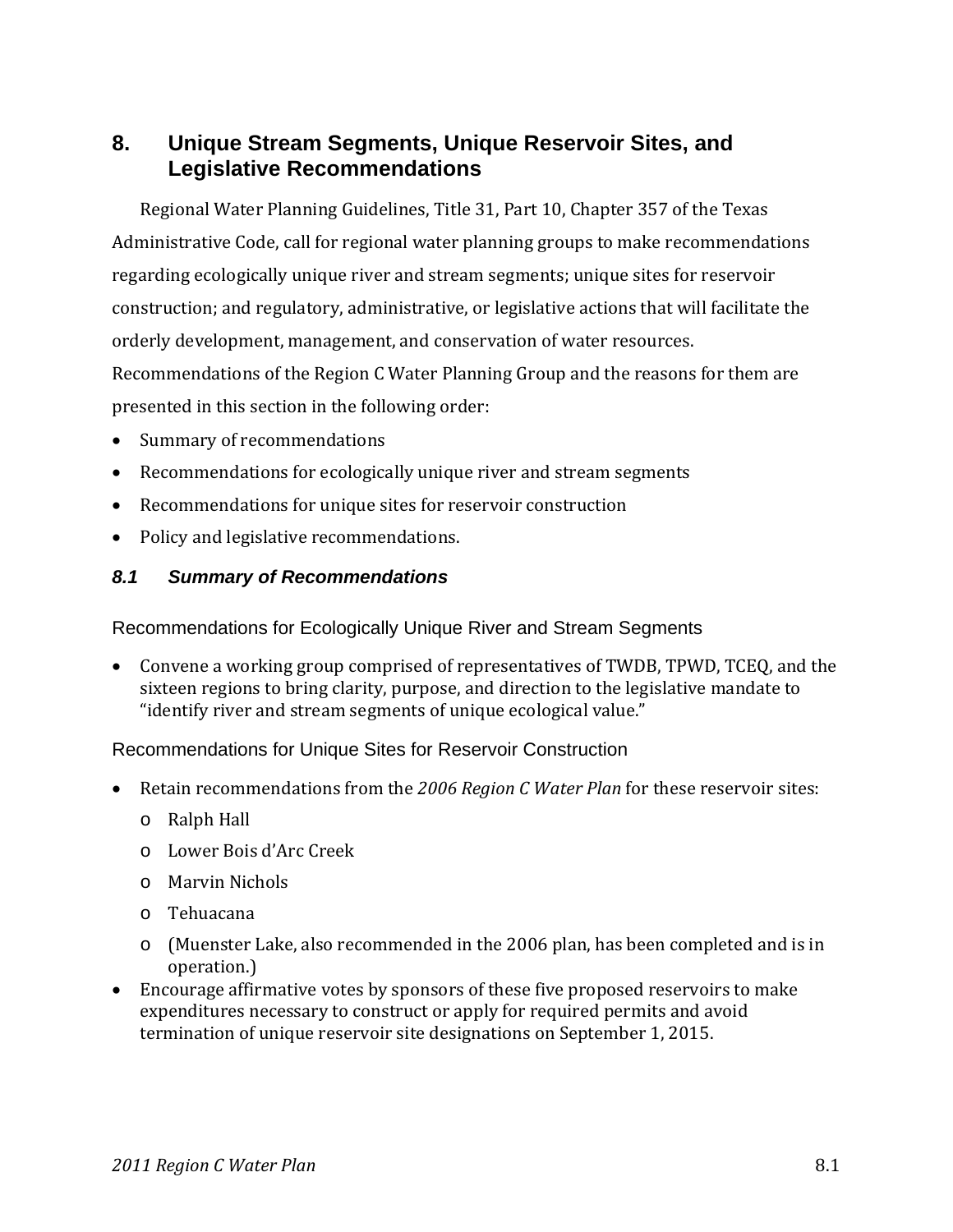Policy and Legislative Recommendations

- Senate Bill One Planning Process
	- o Encourage formation of a Working Group on Stream Segments of Unique Ecological Value
	- o Support Water Conservation Task Force Recommendations regarding target for water conservation
	- o Allow waivers of plan amendments for entities with small strategies.
	- o Coordination between TWDB and TCEQ to determine the appropriate data and tools for use in regional water planning.
- TCEQ Policy and Water Rights
	- o Legislature should remove some of the unnecessary barriers to interbasin transfers.
	- o Water code should be changed to exempt certain water right permits from cancellation for non‐use.
- State Funding and Water Supply Programs
	- o Continue and expand State Funding for TWDB loans and State Participation Program.
	- o More State Funding for water conservation efforts.
	- o State Funding for reservoir site acquisition.
	- o Consider alternative financing for large projects.
	- o Adequate funding of Groundwater Conservation Districts
	- o Funding for NRCS Structures
- Water Reuse and Desalination
	- o Support research to advance reuse and desalination
	- o Funding assistance for desalination and reuse projects.
- State and Federal Program Water Supply Issues
	- o Continued and increased State support for efforts to develop water supplies from Oklahoma.
	- o Oversight of Groundwater Conservation District rule making.
	- o Revise Federal Section 361(b) regulations on power plant cooling water.

#### *8.2 Recommendations for Ecologically Unique River and Stream Segments*

Texas Parks and Wildlife Department (TPWD) recommendations for 10 ecologically unique river and stream segments in Region C were published in *Ecologically Significant River and Stream Segments of Region C, April 2002.* These 10 river and stream segments,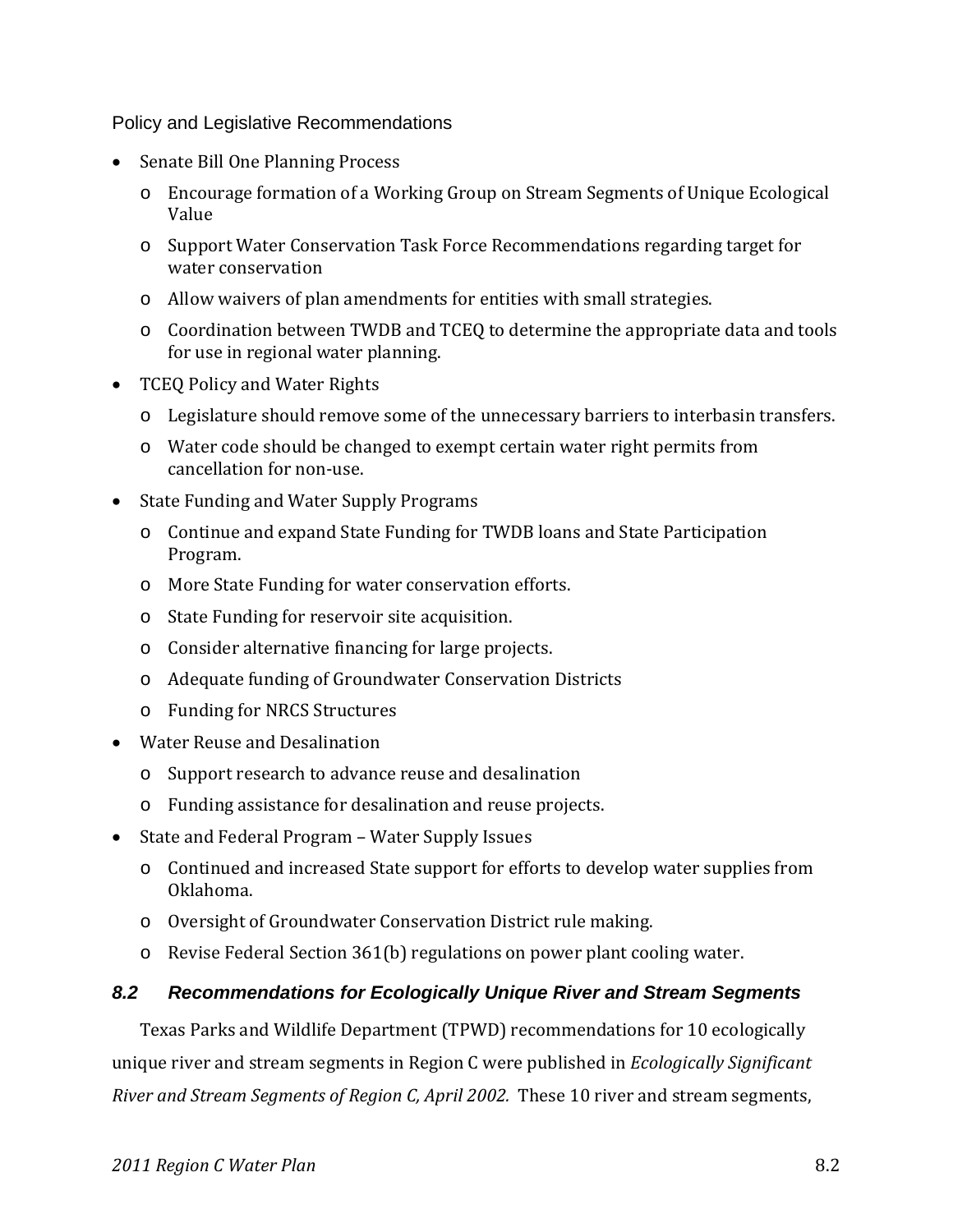along with the attributes that TPWD deemed qualifying for unique status, are listed in Table 8.1. The segments are also depicted in red in Figure 8.1. However, in the 2001 *Region C Water Plan*, and again in the *2006 Region C Water Plan*, the Region C Water Planning Group decided not to recommend any river or stream segments as ecologically unique because of unresolved concerns regarding the implications of such designation. Through passage of Senate Bill 675, the Texas Legislature has clarified that the only intended effect of the designation of a unique stream segment is to prevent the development of a reservoir on the designated segment by a political subdivision of the state. However, the Texas Water Development Board regulations governing regional water planning require analysis of the impacts of water management strategies on unique stream segments which implies a level of protection beyond the mere prevention of reservoir development.

In preparing for the *2011 Region C Water Plan*, the Region C Water Planning Group reviewed the 2006 recommendations of the other regional planning groups and directed its consultants to take the following actions with regard to ecologically unique river and stream segments:

- Develop scenarios of concern
- Meet with state agencies
- Review previously identified segments
- Consider additional segments
- Present possible candidate segments to the Region C Water Planning Group
- Receive comments
- Recommend action

The potential scenarios of concern involve the following features which could be located within, upstream, or downstream of a designated segment:

- Dams
- Pipeline crossings
- Water intakes
- New water outfalls
- Treated effluent outfalls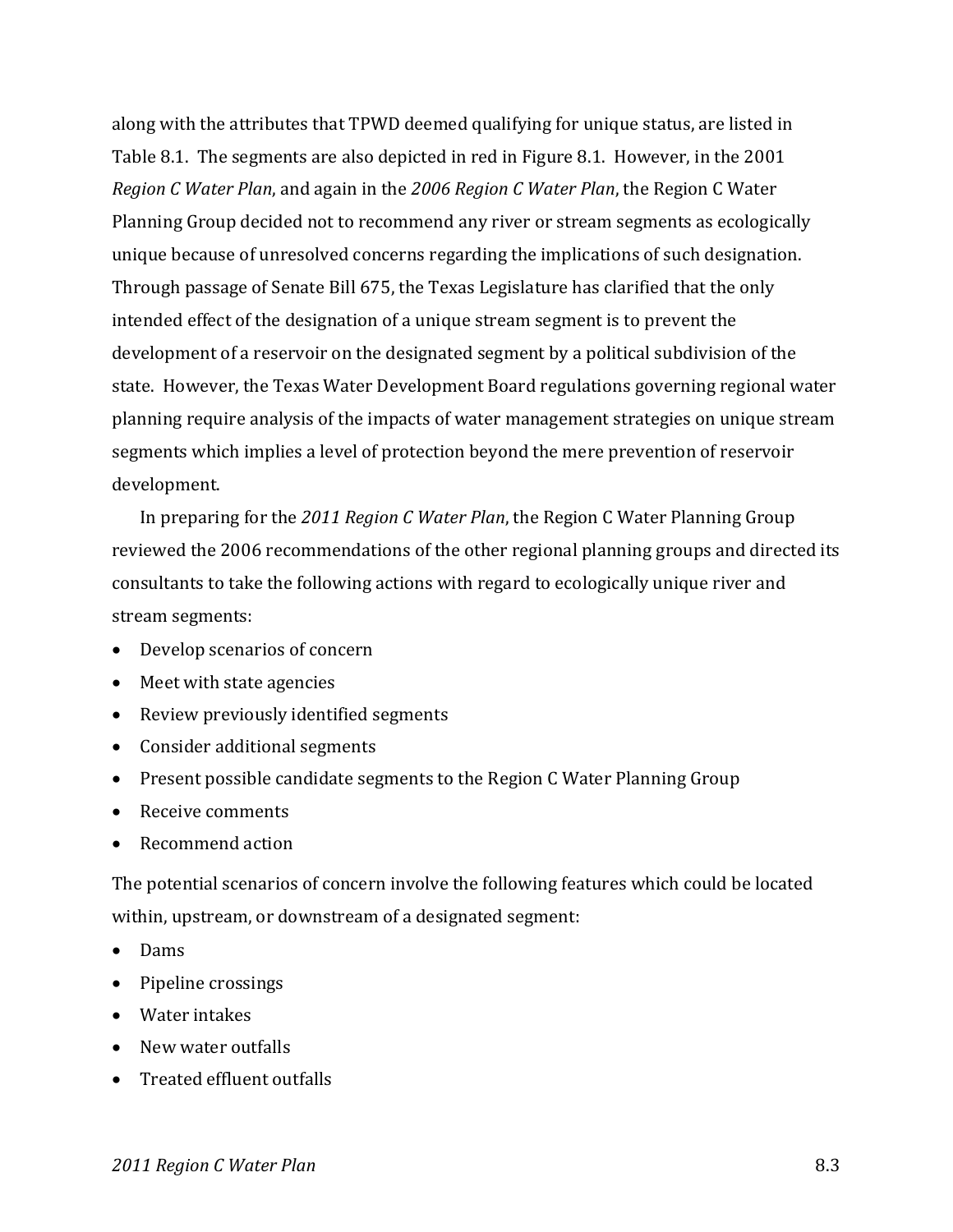- Constructed wetlands
- Bed and banks transport of reservoir releases

These potential scenarios of concern were addressed by Region C consultants in a meeting with staffs of the Texas Water Development Board, Texas Parks and Wildlife Department, and Texas Commission on Environmental Quality (TCEQ) in August 2009. Ecologically unique river and stream segment legislation (Title 2, Chapter 16 of the Texas Water Code) and agency rules (Title 31, Part 10, Chapter 357 of the Texas Administrative Code) were also reviewed at the meeting. Conclusions from this meeting were as follows:

- TPWD plans no updates to its *Ecologically Significant River and Stream Segments of Region C, April 2002*. This report was summarized in Appendix W of the *2006 Region C Water Plan*.
- TPWD and TWDB staffs believe that ecologically unique river and stream segment legislation only impacts public financing of reservoirs.
- TCEQ staff position is to use all available information to regulate attributes of river and stream segments without regard to ecologically unique designation.
- Ecologically unique river and stream segment designation may influence public opinion.
- Ecologically unique river and stream segment legislation has not been tested in the courts.
- A statewide TWDB/TPWD/TCEQ/RWPG working group could help address concerns.

The Region C Water Planning Group recommends the formation of a working group comprised of representatives of TWDB, TPWD, TCEQ, and the sixteen water planning regions to bring clarity, purpose, and direction to the legislative mandate to "identify river and stream segments of unique ecological value. " Specifically, it is expected that the working group would:

- Research, verify, and publicize the intent of ecologically unique river and stream segment legislation.
- Research agency rules and recommend changes or clarifications where needed.
- Ensure common understanding of "reservoir" as used in ecologically unique river and stream segment legislation and agency rules.
- Identify the lateral extent of ecologically unique river and stream segment designation.
- Seek clarification of quantitative assessment of impacts on ecologically unique river and stream segments.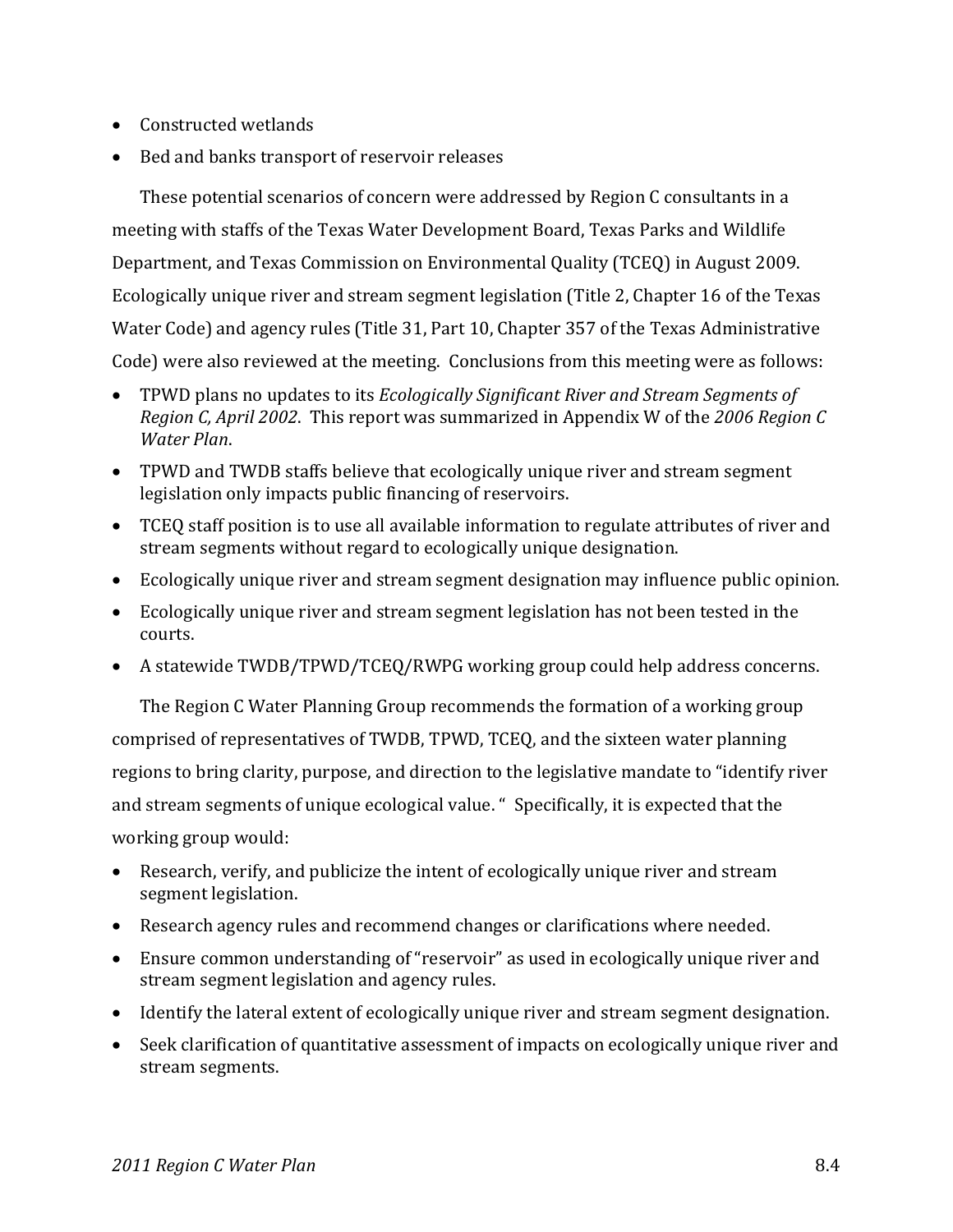# *2011 Region C Water*

| <b>River or</b><br><b>Stream</b><br>Segment | <b>Description</b>                                          | <b>Basin</b>  | County                 | <b>TPWD Reasons for Designation<sup>a</sup></b> |                                    |                                         |                                                            |                                                                      |
|---------------------------------------------|-------------------------------------------------------------|---------------|------------------------|-------------------------------------------------|------------------------------------|-----------------------------------------|------------------------------------------------------------|----------------------------------------------------------------------|
|                                             |                                                             |               |                        | <b>Biological</b><br><b>Function</b>            | Hydro-<br>logic<br><b>Function</b> | <b>Riparian</b><br>Conservation<br>Area | <b>High Water</b><br>Quality/<br><b>Aesthetic</b><br>Value | <b>Endangered</b><br>Species/<br><b>Unique</b><br><b>Communities</b> |
| Bois d'Arc<br>Creek                         | Entire length                                               | Red           | Fannin                 | X                                               | $\boldsymbol{\mathsf{X}}$          | $\boldsymbol{\mathsf{X}}$               |                                                            |                                                                      |
| <b>Brazos River</b>                         | Parker/Palo Pinto Co.<br>line to F.M. 2580                  | <b>Brazos</b> | Parker                 | $\mathsf{X}$                                    |                                    |                                         | X                                                          | X                                                                    |
| <b>Buffalo Creek</b>                        | Alligator Ck.-S.H. 164                                      | Trinity       | Freestone              | X                                               | $\boldsymbol{\mathsf{X}}$          |                                         |                                                            |                                                                      |
| Clear Creek                                 | Denton/Cooke Co. line<br>to Elm Fork Trinity R.             | Trinity       | Denton                 |                                                 |                                    |                                         | X                                                          |                                                                      |
| Coffee Mill<br>Creek                        | Entire length                                               | Red           | Fannin                 |                                                 |                                    | X                                       |                                                            |                                                                      |
| Elm Fork of<br><b>Trinity River</b>         | Headwaters of<br>Lewisville Lake to Lake<br>Ray Roberts Dam | Trinity       | Denton                 |                                                 |                                    | X                                       |                                                            |                                                                      |
| <b>Linn Creek</b>                           | Buffalo Ck. - C.R. 691                                      | Trinity       | Freestone              | $\boldsymbol{\mathsf{X}}$                       | $\boldsymbol{X}$                   |                                         |                                                            |                                                                      |
| Lost Creek                                  | Entire length                                               | Trinity       | Jack                   |                                                 |                                    | $\mathsf{X}$                            | $\mathsf{X}$                                               |                                                                      |
| <b>Purtis Creek</b>                         | S. Twin Ck. to<br>Henderson Co. line                        | Trinity       | Henderso<br>n          |                                                 |                                    | X                                       |                                                            |                                                                      |
| <b>Trinity River</b>                        | Freestone/Leon to<br>Henderson/Anderson<br>Co. line         | Trinity       | Freestone<br>/Anderson | $\boldsymbol{\mathsf{X}}$                       |                                    | $\boldsymbol{\mathsf{X}}$               |                                                            | $\pmb{\mathsf{X}}$                                                   |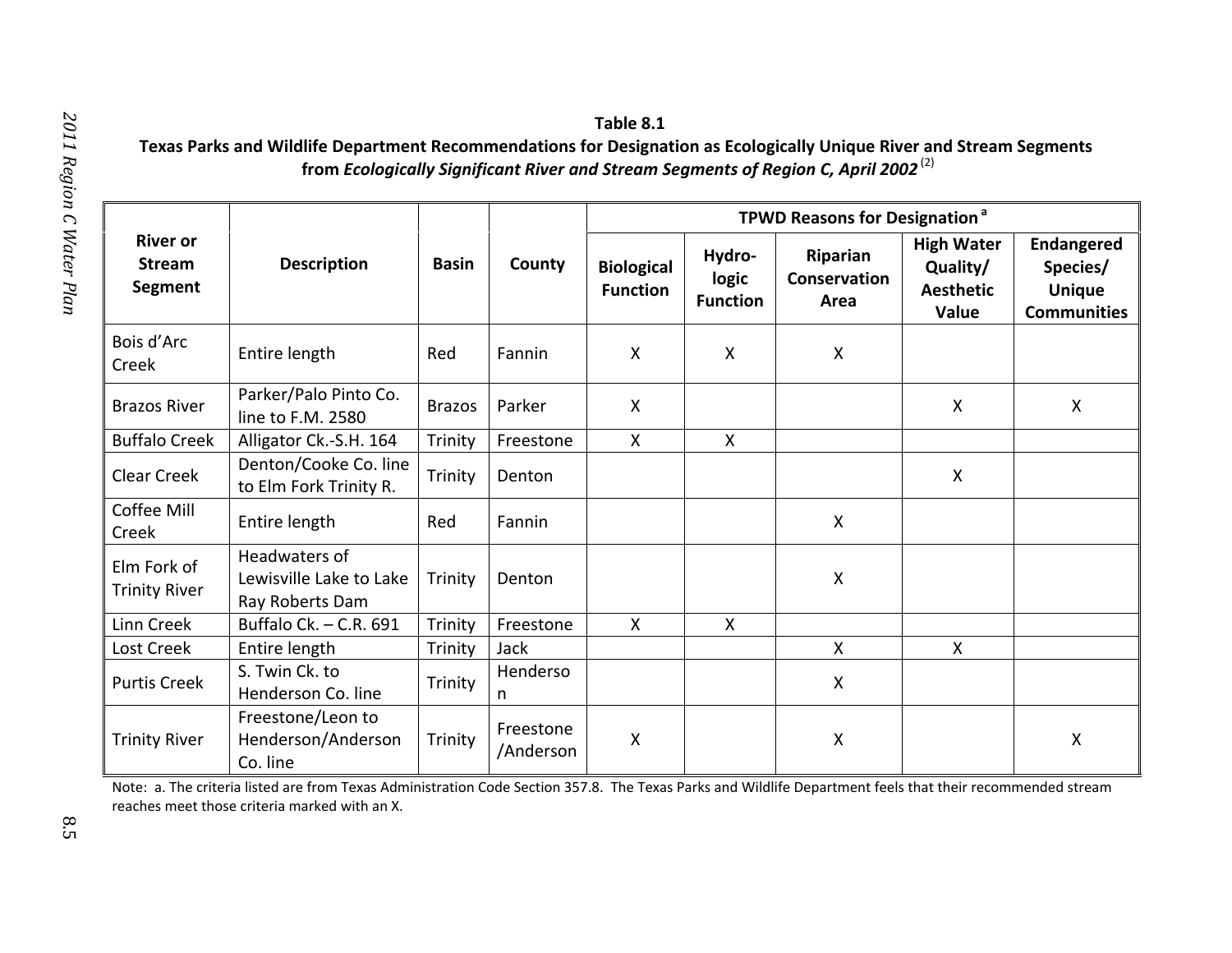#### **Figure 8.1**

## **Texas Parks and Wildlife Department Recommendations for Designation as Ecologically Unique River and Stream Segments from** *Ecologically Significant River and Stream Segments of Region C, April 2002* (2)

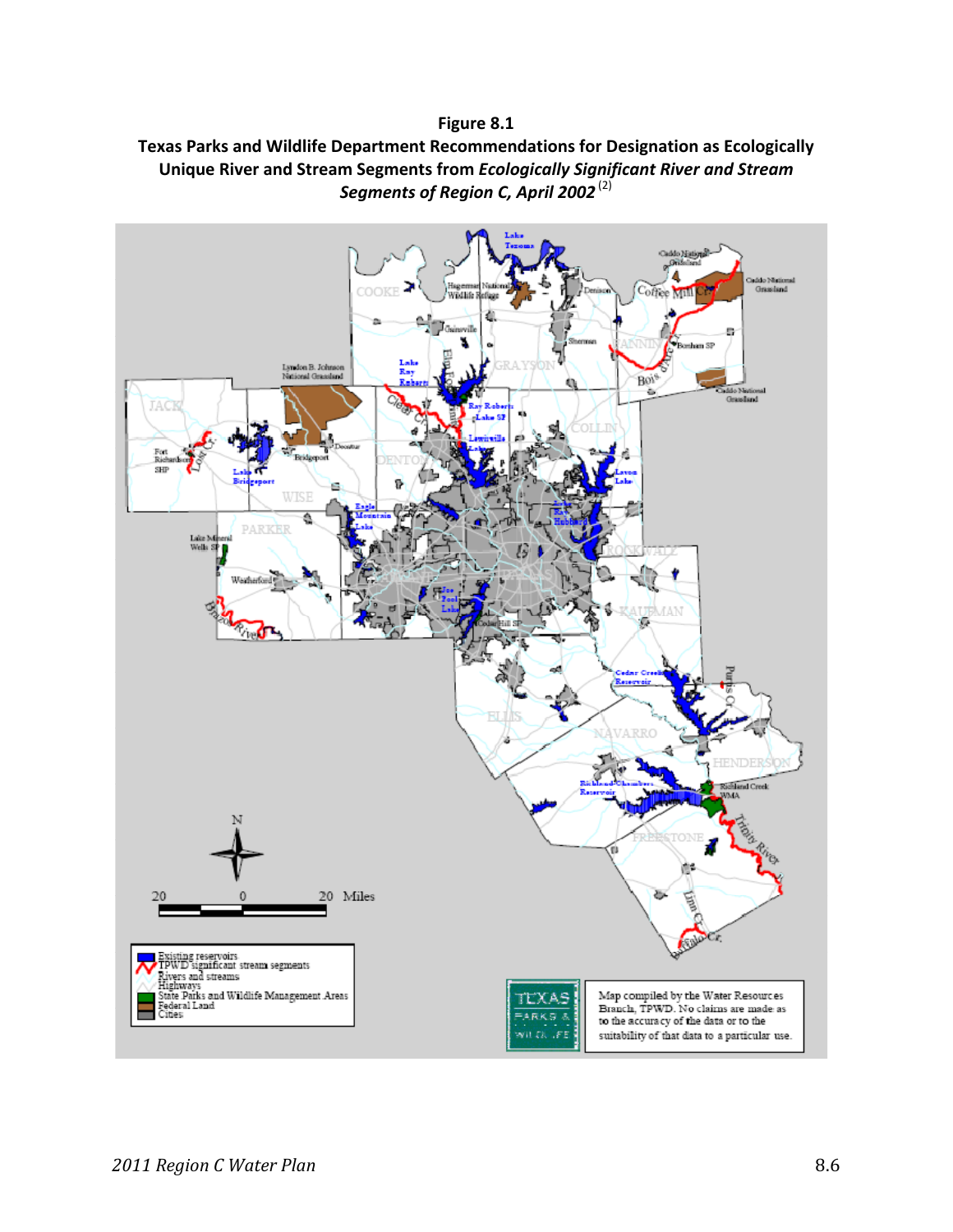Illustrate the value of ecologically unique river and stream segment designations.

#### *8.3 Recommendations for Unique Sites for Reservoir Construction*

In the *2006 Region C Water Plan*, the Region C Water Planning Group recommended designation of the following six unique sites for reservoir development:

- Muenster site on Brushy Elm Creek in Cooke County
- Ralph Hall site on the North Sulphur River in Fannin County
- Lower Bois d'Arc Creek (formerly called New Bonham) site on Bois d'Arc Creek in Fannin County
- Marvin Nichols site on the Sulphur River in Red River, Titus, and Franklin counties
- Fastrill site on the Neches River in Anderson and Cherokee counties
- Tehuacana site on Tehuacana Creek in Freestone County.

These six sites were subsequently recommended in the *2007 State Water Plan* and designated by the Legislature in Senate Bill 3 as unique reservoir sites necessary to meet water supply needs.

**Muenster Lake** was constructed on Brushy Elm Creek in Cooke County by the Muenster Water District and the USDA Natural Resources Conservation Service in 2005 and 2006, was filled in June 2007, and is now in operation. The reservoir impounds 4,700 acre‐feet and is permitted for diversion of 500 acre‐feet per year for municipal use. It floods 418 acres at the top of conservation storage. Water is supplied to the City of Muenster and other customers of the Muenster Water District in Cooke County.

**Lake Ralph Hall** would be located on the North Sulphur River in southeast Fannin County, north of Ladonia. The reservoir would yield 34,050 acre‐feet per year and would flood 7,236 acres. Lake Ralph Hall is a recommended water management strategy for the Upper Trinity Regional Water District. The proposed lake would provide water to southeast Fannin County residents, as well as to customers of the Upper Trinity Regional Water District in the Denton County area.

**Lower Bois d'Arc Creek Reservoir** would be located on Bois d'Arc Creek in Fannin County, immediately upstream from the Caddo National Grassland. The proposed reservoir would yield 123,000 acre‐feet per year and would flood 16,400 acres. The North Texas Municipal Water District would be the primary developer of lower Bois d'Arc Creek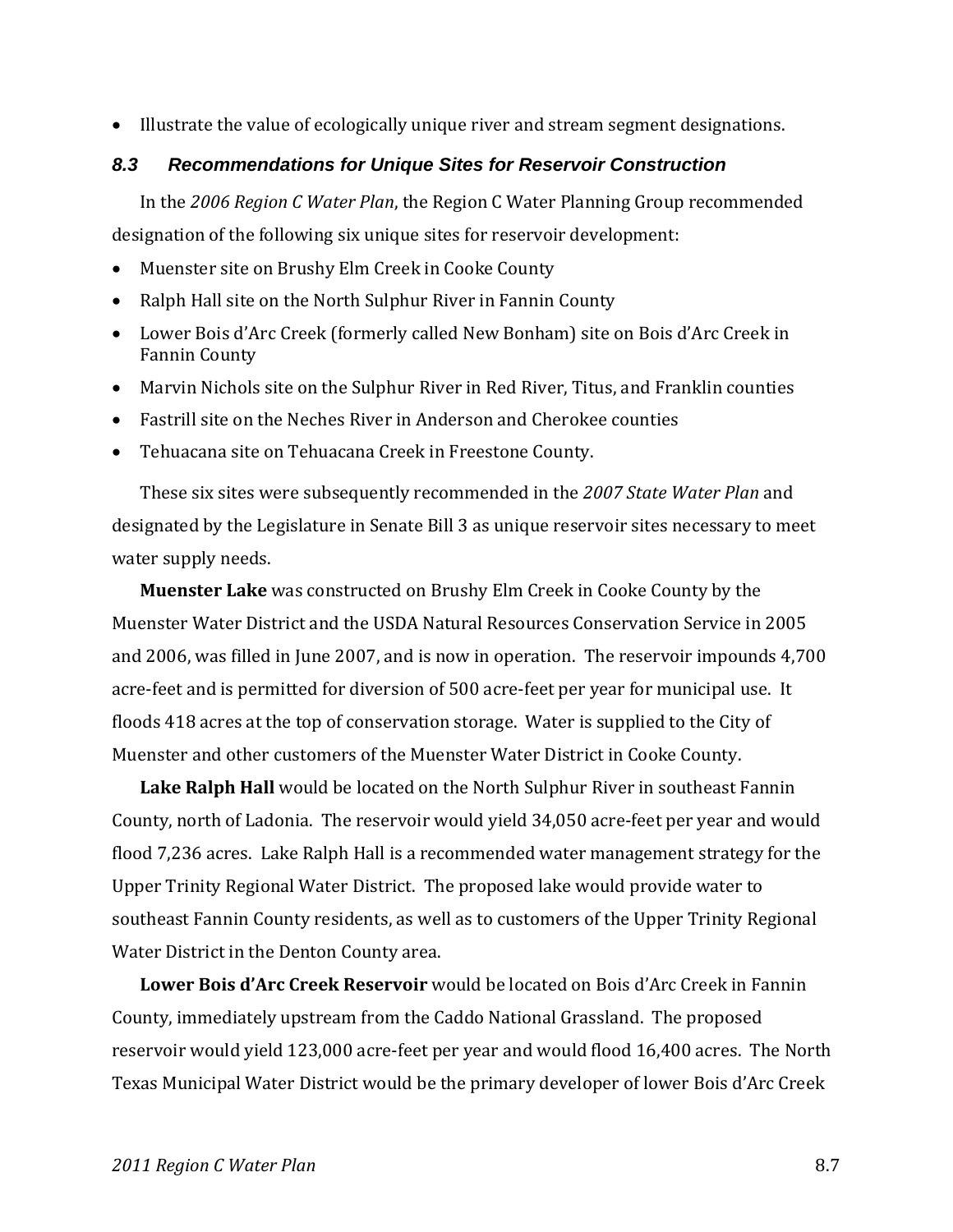Reservoir. The proposed reservoir would provide water to potential customers in Fannin County in addition to existing customers of the North Texas Municipal Water District.

**Marvin Nichols Reservoir** would be located on the Sulphur River upstream from its confluence with White Oak Creek. The dam would be in Titus and Red River counties and would also impound water in Franklin County. The proposed reservoir would yield 612,300 acre‐feet per year (assuming Lake Ralph Hall is senior and Marvin Nichols Reservoir, site 1A, is operated as a system with Wright Patman Lake) and would flood 67,400 acres. The reservoir is a recommended water management strategy for the North Texas Municipal Water District, Tarrant Regional Water District, and Upper Trinity Regional Water District. It is also considered an alternative strategy for Dallas Water Utilities and the City of Irving. Approximately 80 percent of water supplied from Marvin Nichols Reservoir is expected to serve customers of wholesale water providers in Region C and approximately 20 percent would serve water needs in Region D.

**Lake Fastrill** would be located on the Neches River in Anderson and Cherokee counties downstream of Lake Palestine and upstream of the Weches dam site. The proposed reservoir would yield 148,780 acre‐feet per year and flood 24,950 acres. The U.S. Fish and Wildlife Service has recommended development of the Neches River Wildlife Refuge along the Upper Neches River near the same area as the proposed Lake Fastrill. Recent court rulings have caused Lake Fastrill to no longer be considered a feasible strategy.

**Tehuacana Reservoir** would be located on Tehuacana Creek in Freestone County, south of the Richland‐Chambers Reservoir. The proposed reservoir would yield 56,800 acre‐feet per year and would flood 14,900 acres. Tarrant Regional Water District would be the developer of Tehuacana Reservoir. Water from the proposed reservoir would serve needs in Freestone County in addition to customers of Tarrant Regional Water District.

**Recommendation.** Region C encourages affirmative votes by sponsors of the proposed Lake Ralph Hall, Lower Bois d'Arc Creek Reservoir, Marvin Nichols Reservoir, Lake Fastrill, and Tehuacana Reservoir to make expenditures necessary to construct or apply for required permits for these reservoirs and avoid termination of unique reservoir site designation on September 1, 2015 (Section 16.051, Texas Water Code).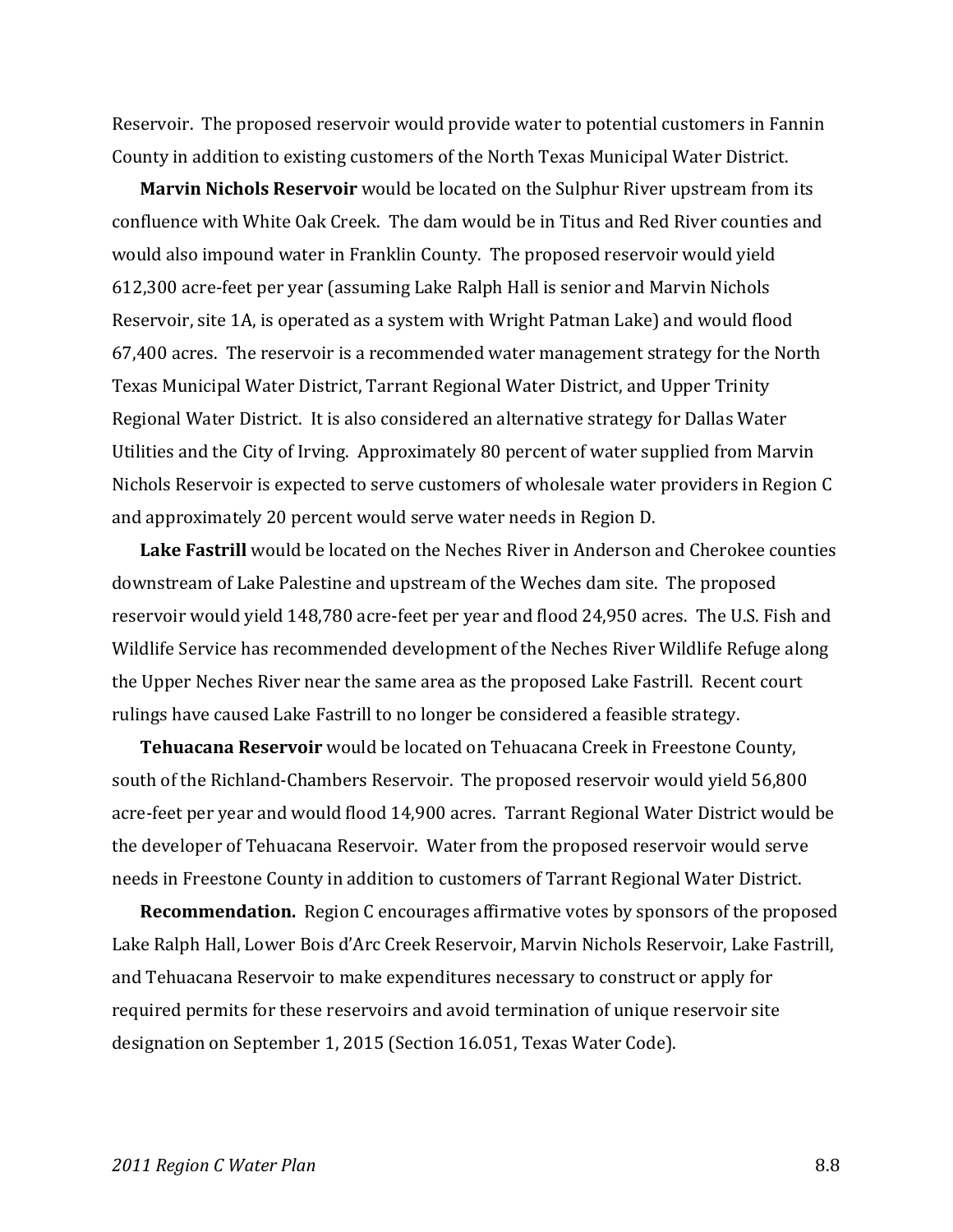#### *8.4 Policy and Legislative Recommendations*

The Region C Water Planning Group discussed legislative and policy issues that impact the planning and development of water resources. The group offers the following policy and legislative recommendations, which are divided by topic.

### Senate Bill One Planning Process

#### **Encourage Formation of a Working Group on Stream Segments of Unique**

**Ecological Value.** The Region C Water Planning Group recommends the formation of a working group comprised of representatives of TWDB, TPWD, TCEQ, and the sixteen water planning regions to bring clarity, purpose, and direction to the legislative mandate to "identify river and stream segments of unique ecological value. " Specifically, it is expected that the working group would:

- Research, verify, and publicize the intent of ecologically unique river and stream segment legislation.
- Research agency rules and recommend changes or clarifications where needed.
- Ensure common understanding of "reservoir" as used in ecologically unique river and stream segment legislation and agency rules.
- Identify the lateral extent of ecologically unique river and stream segment designations.
- Seek clarification of quantitative assessment of impacts on ecologically unique river and stream segments.
- Illustrate the value of ecologically unique river and stream segment designations.

#### **Support Water Conservation Task Force Recommendation Regarding Target for**

**Water Conservation.** The Water Conservation Task Force (7) recommended targets for water conservation be considered as water suppliers as they set voluntary per capita water goals. The Task Force indicated that these voluntary targets should not be mandatory. Per capita water use is unique to each water supplier and each region of the State. A statewide per capita water use value is not appropriate for the State, considering its wide variation in rainfall, economic development, and other factors. The Region C Water Planning Group supports the decision of the Water Conservation Task Force that the targets included in their report should be voluntary targets rather than mandatory goals.

**Allow Waivers of Plan Amendments for Entities with Small Strategies.** Region C recommends that the Texas Water Development Board allow waivers for consistency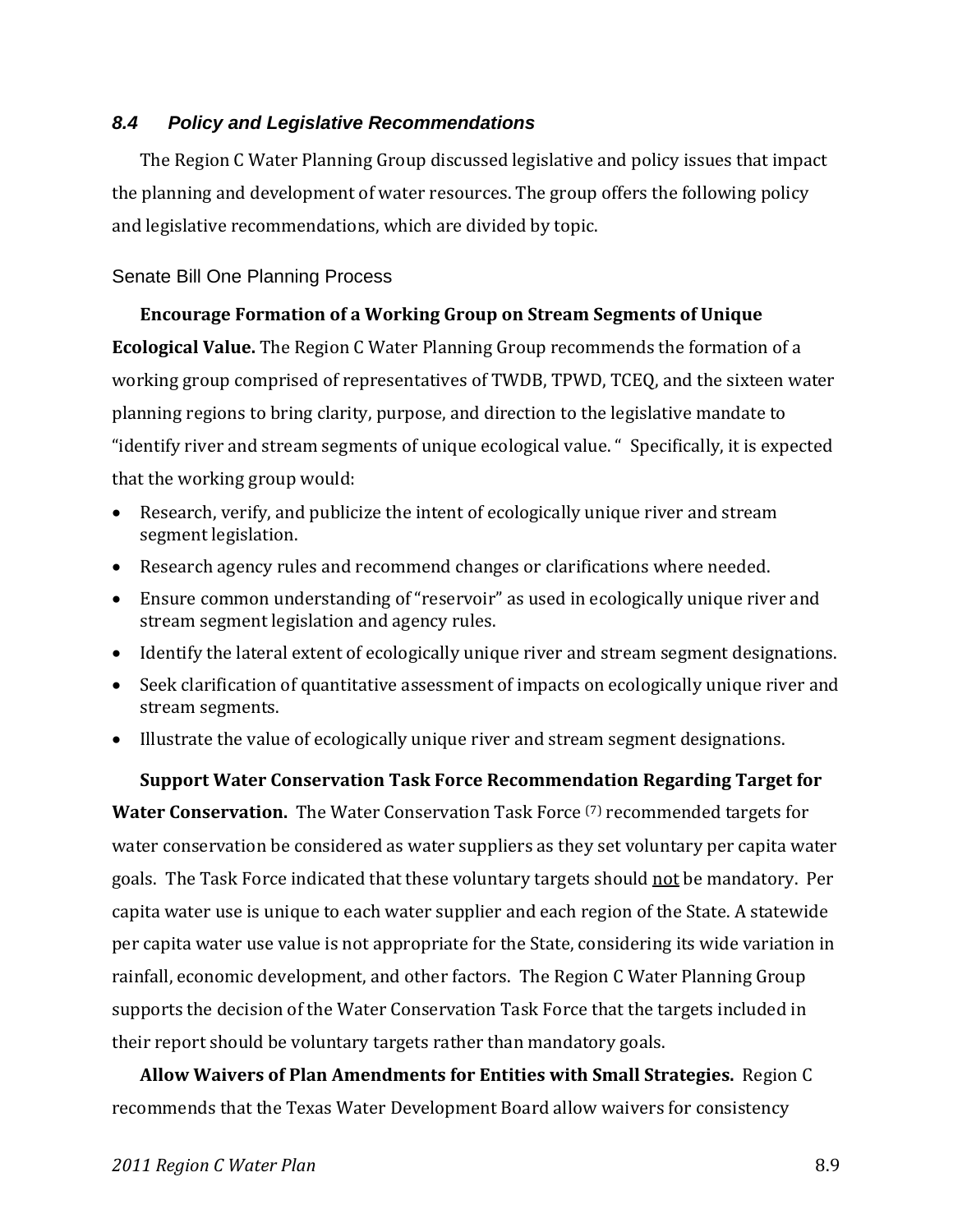issues for plan amendments that involve projects resulting in small amounts of additional supply.

**Coordination between TWDB and TCEQ Regarding Use of the WAMs for Planning.** The TWDB requires that the Water Availability Models (WAMs) developed under the direction of TCEQ be used in determining available surface water supplies. The models were developed for the purpose of evaluating new water rights permit applications and are not appropriate for water supply planning. The assumptions built into the WAM (full use of all existing water rights, full operation of priority calls at all times, full permitted area and capacity) do not always match the actual operations of supplies. The TWDB and TCEQ should coordinate their efforts to determine the appropriate data and tools available through the WAM program for use in regional water planning. The TWDB should allow the regional water planning groups some flexibility in applying the models made available for planning purposes.

## TCEQ Policy and Water Rights

**Requirements for Interbasin Transfers Introduced in Senate Bill One.** In 1997, Senate Bill One introduced a number of new requirements for applications for water rights permits to allow interbasin transfers. The requirements are found in Section 11.085 of the Texas Water Code (9). The code includes many provisions that are not required of any other water rights, including:

- Analysis of the impact of the transfers on user rates by class of ratepayer.
- Public meetings in the basin of origin and the receiving basin.
- Simultaneous (and dual) notices of an interbasin transfer application in newspapers published in every county located either wholly or partially in both the basin or origin and the receiving basin, without regard to the distance or physical relationship between the proposed interbasin transfer and any such county's boundaries.
- Additional notice to county judges, mayors, and groundwater districts in the basin of origin.
- Additional notice to legislators in the basin of origin and the receiving basin.
- TCEQ request for comments from each county judge in the basin of origin.
- Proposed mitigation to the basin of origin.
- Demonstration that the applicant has prepared plans that will result in the "highest practicable water conservation and efficiency achievable…".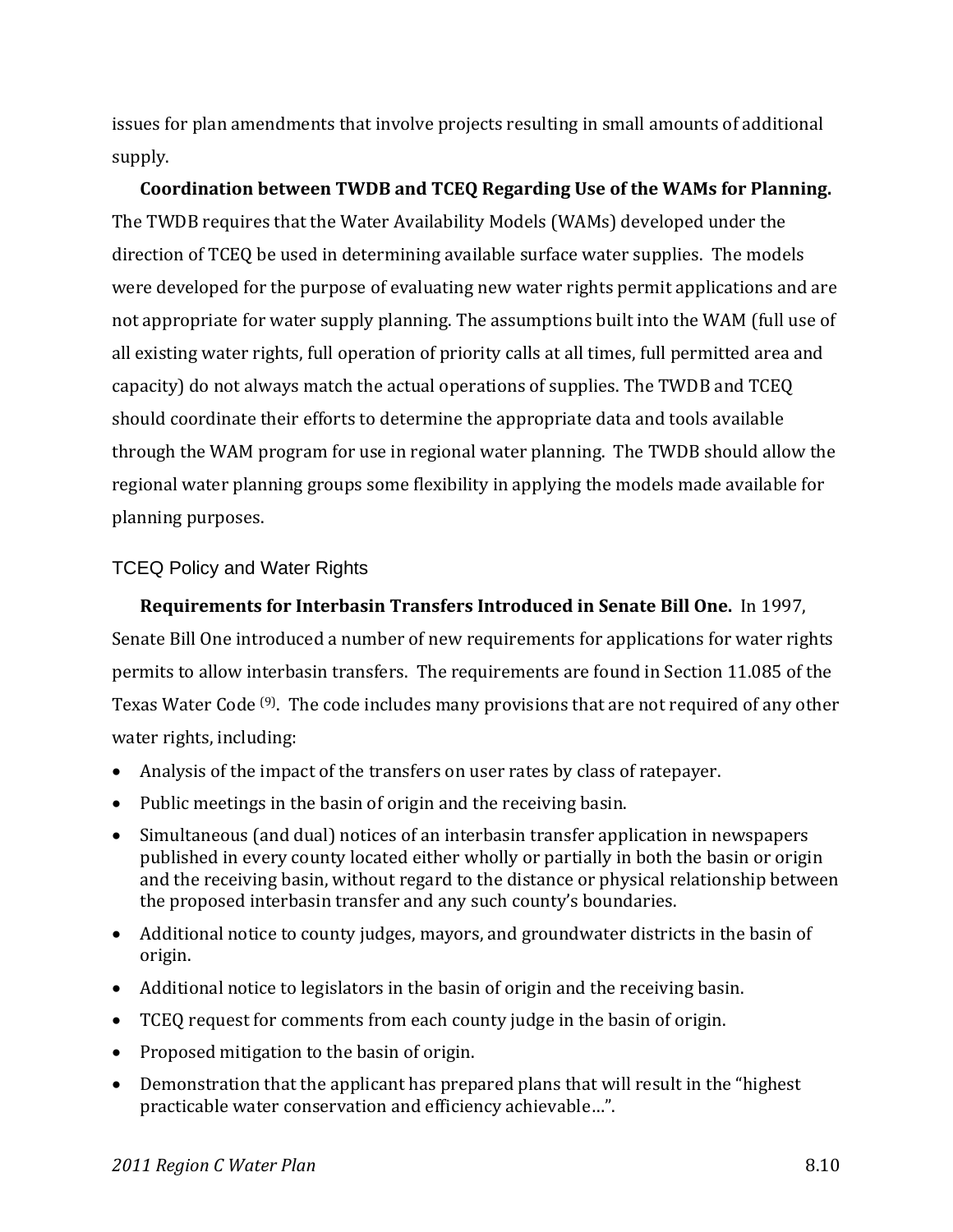Exceptions to these extra requirements placed on interbasin transfers were made for emergencies, small transfers (less than 3,000 acre‐feet under one water right), transfers to an adjoining coastal basin, and transfers from those portions of a county, city, or city's municipal retail service area located partially in the basin of origin, to those portions of the county, city or city's municipal retail service area located in the receiving basin.

The effect of these changes is to make obtaining a permit for interbasin transfer significantly more difficult than it was under prior law and thus to discourage the use of interbasin transfers for water supply. This is undesirable for several reasons:

- Interbasin transfers have been used extensively in Texas and are an important part of the state's current water supply. For example, current permits allow interbasin transfers of over 750,000 acre‐feet per year from the Red, Sulphur, Sabine, and Neches Basins to meet needs in the Trinity Basin in Region C. This represents more than one‐ third of the region's reliable water supply.
- Current supplies greatly exceed projected demands in some basins of origin, and the supplies already developed in those basins can only be beneficially used as a result of interbasin transfers.
- Senate Bill One water supply plans for major metropolitan areas in Texas (Dallas-Fort Worth, Houston, and San Antonio) rely on interbasin transfers as a key component of their plans.
- Texas water law has always regarded surface water as "state water" belonging to the people of the state, to be used for the benefit of the state as a whole and not merely that area or region of the state where abundant surface water supplies may exist.
- The current requirements for permitting interbasin transfers provide unnecessary barriers to the development of the best, most economical, and most environmentally acceptable source of water supplies.
- Since no contested interbasin transfer permits have been granted under these new requirements since the passage of Senate Bill One, the meaning of some of the provisions and the way in which they will be applied by TCEQ are undefined.

The legislature should revisit the current law on interbasin transfers and remove some of the unnecessary, unduly burdensome, and counterproductive barriers to such transfers that now exist.

**Cancellation of Water Rights for NonUse.** The Texas Water Code (8) currently allows the Texas Commission on Environmental Quality to cancel any water right, in whole or in part, for ten consecutive years of non-use. This rule inhibits long-term water supply planning. Reservoirs are often constructed to fully utilize the yield available at a given site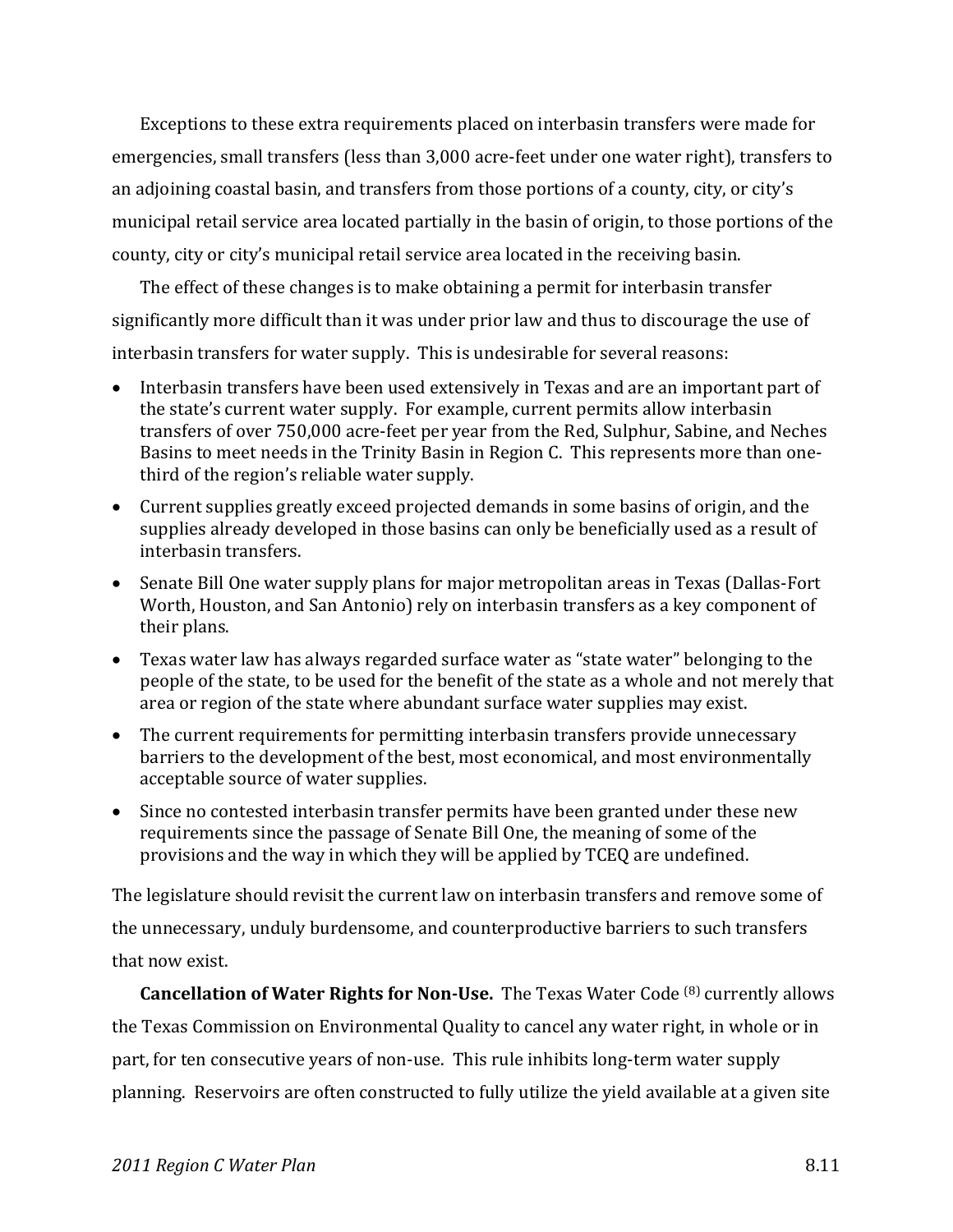and are often constructed to meet needs far into the future. Many times, only part of the supply is used in the first ten years of the reservoir's operation, with the remainder allocated for future needs.

The water code should be changed to exempt certain projects from the cancellation for ten years of non‐use rule. The exemption might include municipal water rights, water rights for steam electric power, water rights associated with major reservoirs, and water rights included as long‐term supplies in an approved regional water plan.

#### State Funding for Water Supply Programs

**Continued and Expanded State Funding for Texas Water Development Board Loans and the State Participation Program.** The Senate Bill One regional water planning studies show significant needs for future water supply projects. The Texas Water Development Board's loan and State Participation Programs have been important tools in the development of existing supplies. These programs should be continued and expanded with additional funding to assist in the development of the water management strategies recommended in the regional water plans to meet the future water needs in Texas.

**State Funding for Water Conservation Efforts.** In 2007, the Texas Legislature formed the Water Conservation Advisory Council to serve as an expert resource to the state government and the public on water conservation in Texas. In December 2008, the Council published a report on water conservation in Texas (15). The report included 11 recommendations, two of which dealt with state funding for water conservation efforts:

- Provide the Council with the necessary resources to sufficiently develop and implement tools to monitor implementation of water conservation strategies recommended in the regional water plans.
- Expand public awareness of water conservation statewide and coordinate campaigns at the state, regional, and local levels (by adequately funding a statewide water conservation campaign).

We encourage adequate funding for the Water Conservation Advisory Council and for a statewide water conservation awareness campaign.

**State Funding for Reservoir Site Acquisition.** The State of Texas has designated unique sites for reservoir development. As the recent creation of a Federal wildlife refuge in the Fastrill Site demonstrates, the designation of these sites does not fully protect them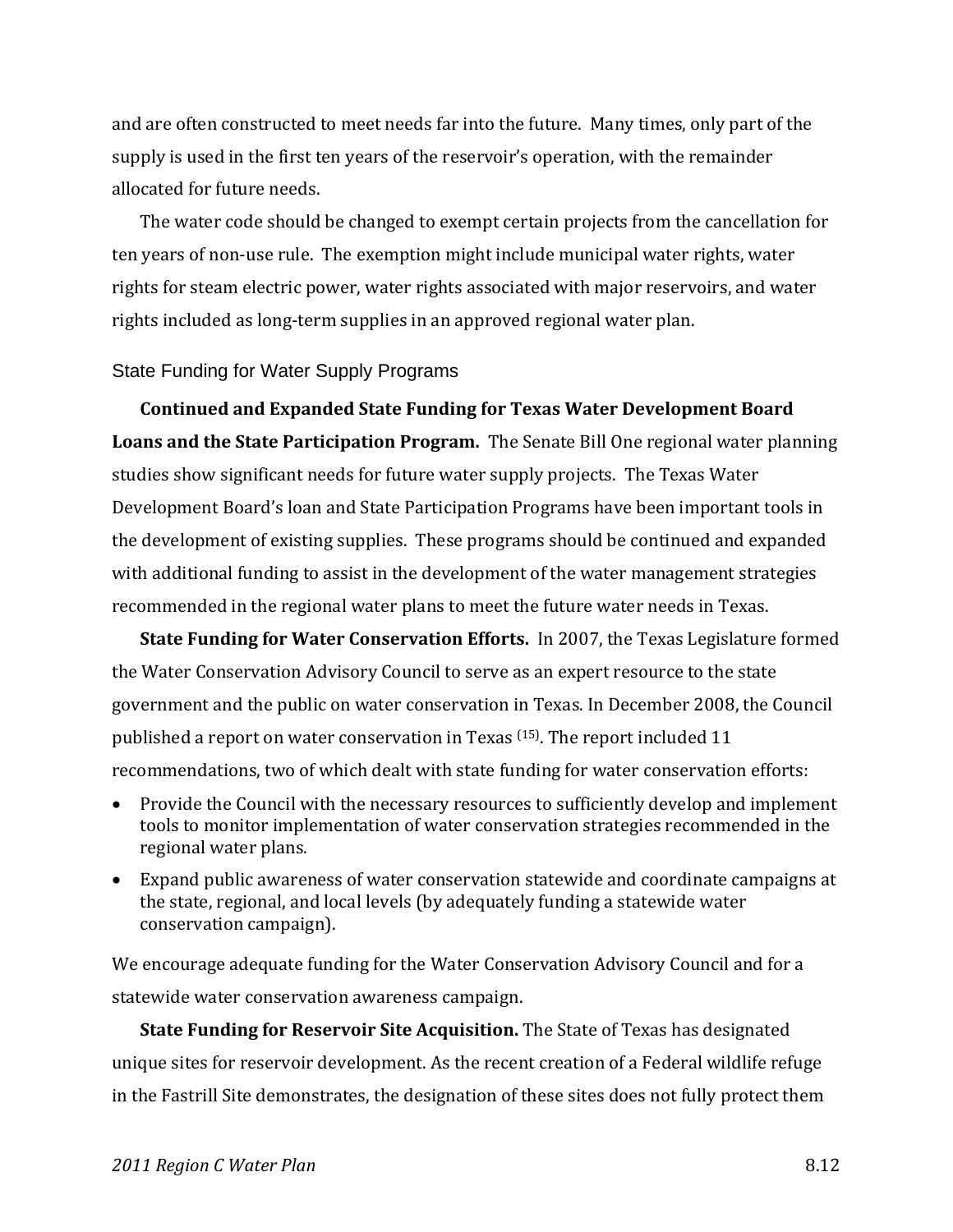for development as reservoirs. We recommend that TWDB and the Legislature consider assisting with the acquisition of these sites. Actions that could be taken include:

- The use of state funds to acquire reservoir sites.
- Changing TWDB regulations so that Water Infrastructure Fund resources can be used for the acquisition of reservoir sites before completion of the permitting process.
- Encouraging voluntary sales of land in these reservoir sites to entities planning to develop the reservoirs.

**Consider Alternative Financing Arrangements for Large Projects.** The Texas Water Development Board offers low‐interest financing for development of projects from the State Water Plan through the Water Infrastructure Fund. TWDB also offers deferred financing with delayed requirements for repayment, but the terms for deferred financing are not as flexible as they might be. We encourage the Texas Water Development Board and the Legislature to consider more flexible deferred financing, modeled on the old Federal program in which debt repayment could be made as portions of the project were needed and brought on line.

**Adequate Funding of Groundwater Conservation Districts.** In recent years, the Texas Legislature has created a great number of new groundwater conservation across the state. Especially in the early years of their existence, many of these districts struggle to find adequate resources to develop and implement their rules. We recommend that the state fund a grant program to provide financial resources for the development of the initial rules of these districts.

**Funding for NRCS Structures as a Form of Watershed Protection.** One key element of water supply planning is the protection of the quality and usability of supplies already developed. Over the past 50 to 60 years, the U.S. Natural Resources Conservation Service (NRCS, formerly the Soil Conservation Service) has built numerous small dams for sediment control and flood control in Texas. The NRCS reservoirs improve water quality and prevent erosion in the watershed., and they also provide water for livestock and increased streamflows during low flow periods. The design life for the majority of the NRCS watershed dams is 50 years. Most of the projects were built in the 1950s and 1960s and are nearing the end of their design life. Many NRCS structures are in need of maintenance or repair in order to extend their useful life.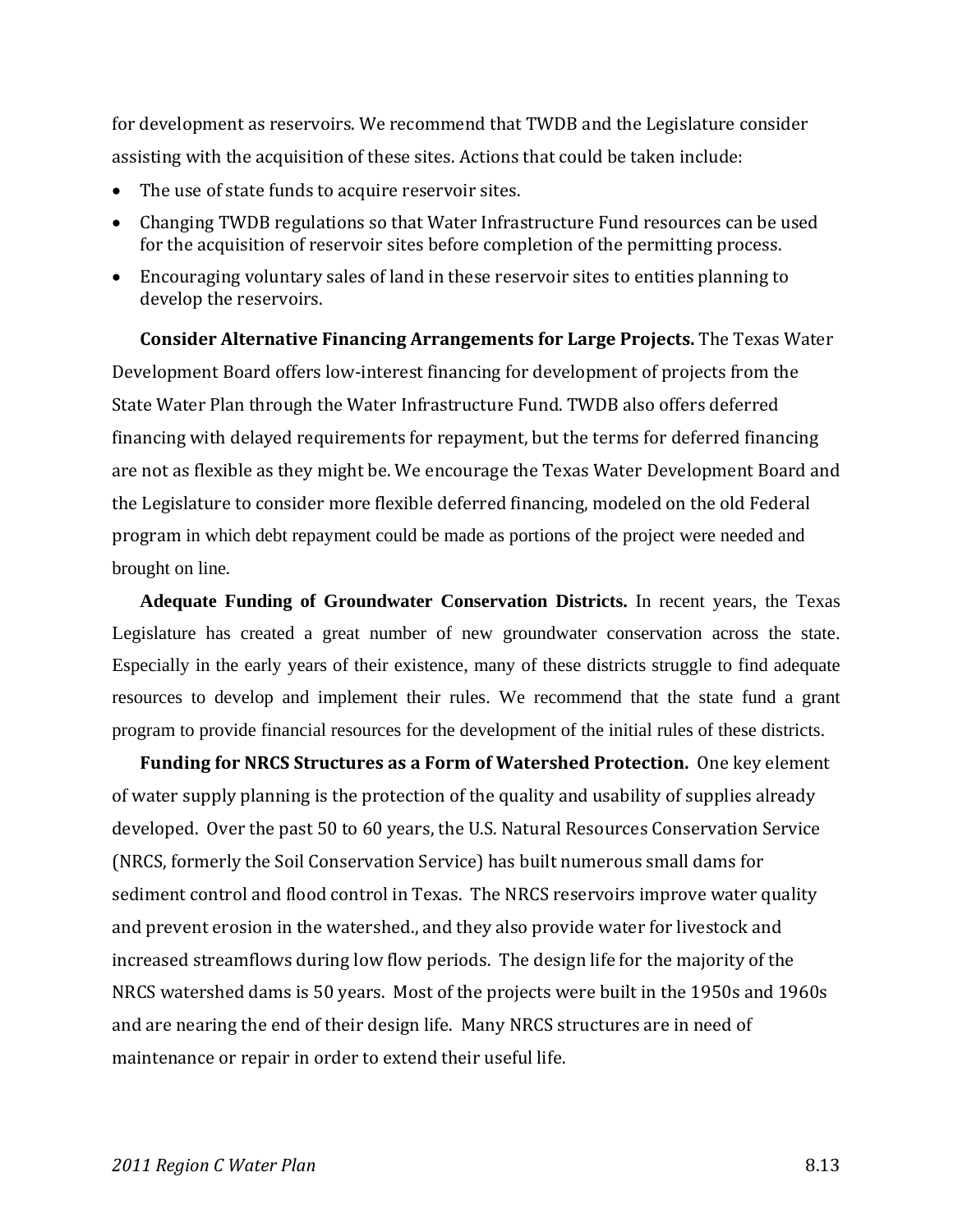The Dam Rehabilitation Act  $(11)$  funds the rehabilitation and upgrade of existing NRCS structures. Every year, the NRCS accepts applications for funding such projects and prioritizes them. The rehab program is a 65/35 split of federal funds to the sponsor's funds. Currently, in the Region C area, ten NRCS structures are being planned, designed or constructed with funding through the dam rehabilitation act.

The Small Watershed Act  $(12)$  allocates federal funds for the development of new NRCS structures. The federal government provides 100% of the construction costs and the sponsor provides the land acquisition costs. Eight projects in Region C are being planned, designed, or constructed. Several of these projects are ready to construct, but the funding is not currently available.

The State should develop a program to provide funding for the development and rehabilitation of new and existing NRCS structures, as a form of watershed protection. Elements of such a program could include:

- State grants or matching funding for studies of NRCS structures
- Seminars on watershed protection.

The Region C Water Planning Group recommends that the State seek additional federal funding to improve and maintain NRCS structures. Region C also recommends that the State provide funding to local sponsors to aid them in paying for their required 35% of the cost for the dam rehabilitation projects.

#### Water Reuse and Desalination

**Support for Research to Advance Reuse and Desalination.** Water reuse and desalination are becoming increasingly important sources of water supply for Texas. We recommend that the Legislature and the TWDB support research to advance these emerging water supply strategies in the coming years.

**Funding Assistance for Desalination Projects.** In December 2002, the TWDB completed a report <sup>(13)</sup> for Governor Perry recommending a large-scale demonstration seawater desalination project. This project will result in greater information available to Texas on the challenges involved in developing large‐scale desalination projects. However, many smaller communities could make use of brackish groundwater or surface water if the treatment process was more affordable.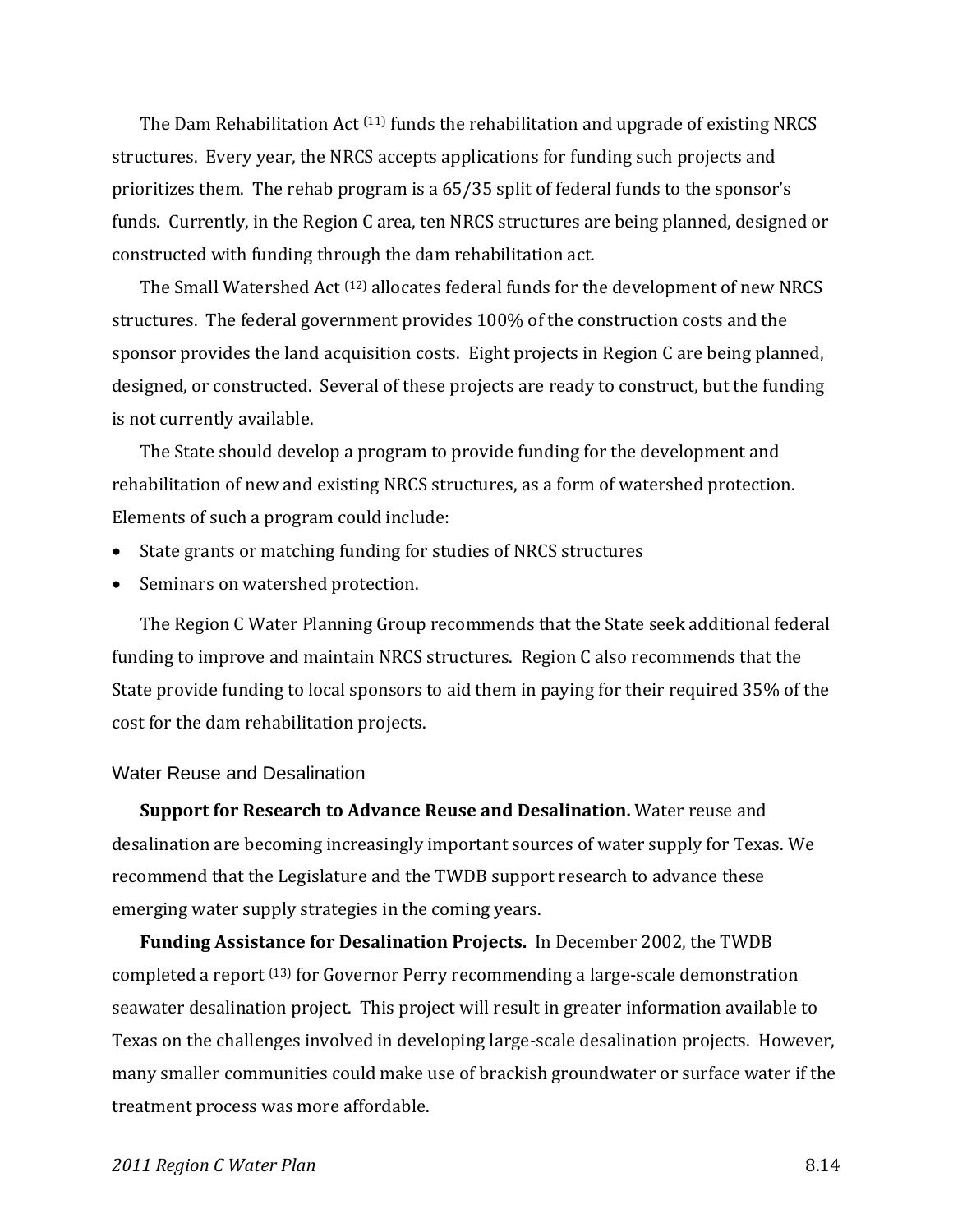The Red River and Lake Texoma in Region C have high concentrations of salts. The water from these sources must either be blended with a less saline supply or desalinated for direct use. The smaller communities neighboring these water supplies could potentially use this water with help in funding the necessary desalination process. These sources would be more economical for the smaller communities than building small pipeline of great lengths to purchase water from a larger supplier. Region C recommends that the TWDB provide funding assistance for desalination projects for smaller communities. Region C also recommends that federal funds be sought for desalination projects.

**Funding Assistance for Water Reuse Projects.** The Region C Water Plan includes reuse as a key water management strategy to meet the water needs of the Region between now and 2060. Water reuse projects are rapidly developing in Region C. In the *2006 Region C Water Plan*, the 2060 supply from existing reuse projects was slightly over 103,000 acre‐ feet per year. In the current plan, newly developed projects have more than tripled the 2060 supply from reuse, to almost 331,000 acre‐feet per year. The plan also calls for development of an additional 292,000 acre‐feet per year in reuse projects. In addition to Region C, the W*ater for Texas 2007* Plan 14 of the 16 regions included reuse as a water management strategy. In order to achieve implementation of the significant quantities of reuse there is a critical need to develop implementation approaches, funding support, and the technology and science associated with reuse. The Texas Water Development Board is in the process of developing a research agenda to identify specific research needs and potential projects to address these issues and develop information that will advance reuse in Texas.

Region C recommends that the State Legislature to provide funding support to perform critical research needs to be identified by the Texas Water Development Board.

#### State and Federal Programs – Water Supply Issues

**Continued and Increased State Support of Efforts to Develop Water Supplies for Oklahoma.** In recent years, water suppliers in Region C have been seeking to develop unused water resources in Oklahoma. The Tarrant Regional Water District has filed a suit in Federal Court challenging an Oklahoma moratorium on the export of water from the state. The Texas Attorney General recently filed an *amicus curiae* brief supporting TRWD's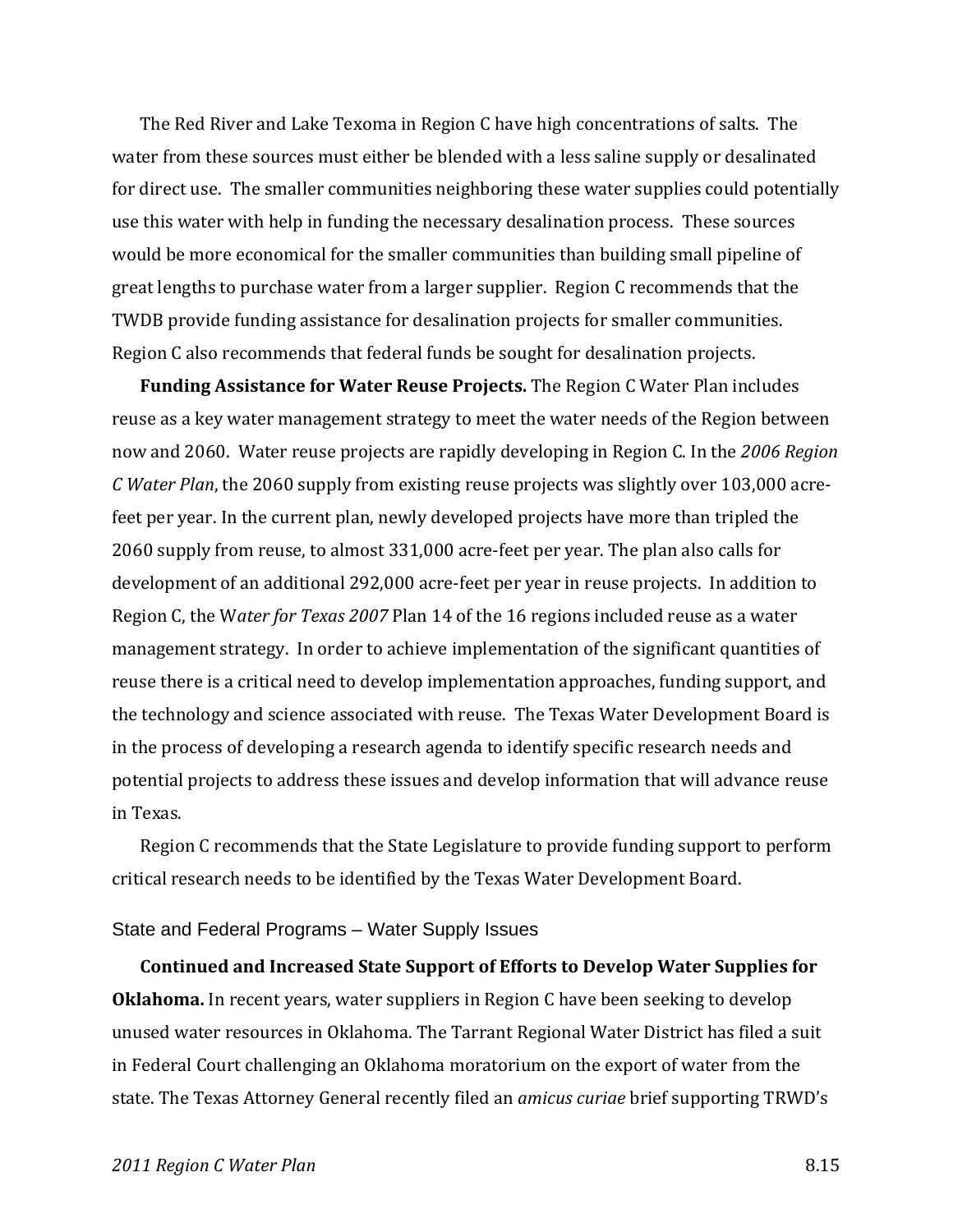suit. We encourage the State of Texas to continue and increase its support of efforts to develop unused water resources in Oklahoma.

**Oversight of Groundwater Conservation District Rule Making.** The Legislature has established groundwater conservation districts across Texas, often without regard for aquifer boundaries. These groundwater conservation districts develop rules and regulations regarding groundwater pumping within their boundaries. Often, the rules that have been developed by these districts are inconsistent from one district to the next, resulting in inconsistent regulation of the same aquifer. Although one‐size‐fits all regulations are inappropriate, the groundwater conservation districts need state oversight, particularly with regard to their rule‐making policies. Region C recommends that the TWDB or TCEQ provide oversight for the current and future groundwater conservation districts.

**Revise Federal Section 361(b) Regulations on Power Plant Cooling Water.** Recent USEPA regulations implementing Section 316(b) of the Clean Water Act designate cooling towers for new power plants. The USEPA is also currently developing new regulations that could result in a requirement for adding cooling towers at existing power plants. Compared to once‐through cooling (which was the usual approach in Texas prior to the new regulations), cooling towers reduce the amount of water diverted for a power plant but significantly increase the amount of water consumed. There is also a secondary impact; operation of cooling towers creates a high TDS (total dissolved solids) wastestream known as blowdown, that must managed and/or treated, often resulting in additional increased water consumption. This higher water consumption is not good for Texas, where water supplies are scarce. We encourage TWDB and TCEQ to work with the Federal government on Section 316(b) regulations to allow the efficient use and conservation of water supplies for power plants and the state.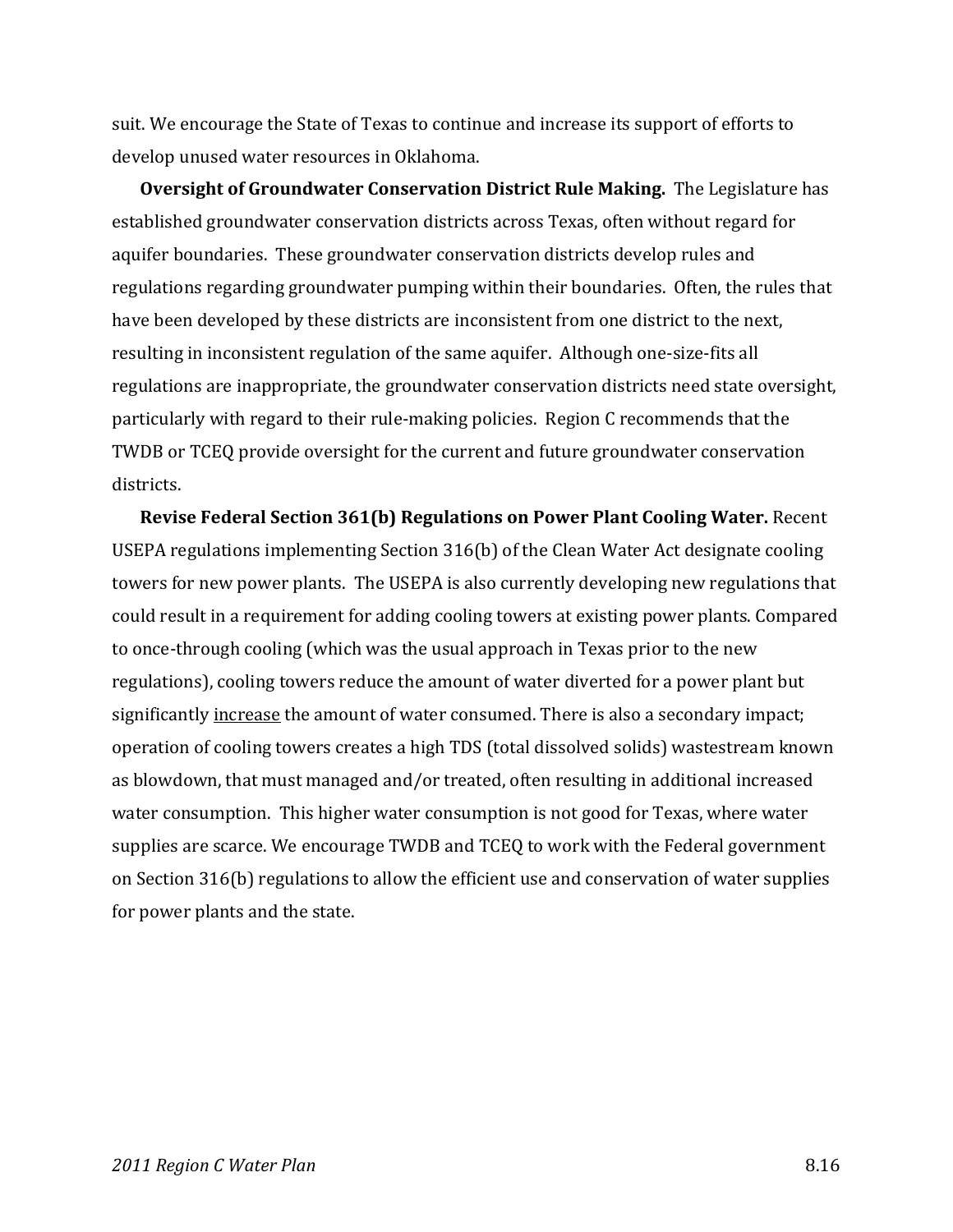#### **CHAPTER 8 LIST OF REFERENCES**

- (1) Texas Water Development Board: *Chapter 357, Regional Water Planning Guidelines*, Austin, October 1999, amended July 11, 2001.
- (2) Texas Parks and Wildlife Department, Ecologically Significant River and Stream Segments, Austin, [Online] Available URL: http://www.tpwd.state.tx.us/texaswater/sb1/rivers/unique/regions\_text/regions\_list/region\_c.pht ml, June 2003.
- (3) Freese and Nichols, Inc., Alan Plummer Associates, Inc., Chiang, Patel & Yerby, Inc., and Cooksey Communications, Inc.: *Region C Water Plan*, prepared for the Region C Water Planning Group, Fort Worth, January 2001.
- (4) U.S. Fish and Wildlife Service, *Texas Bottomland Hardwood Preservation Program*, Albuquerque, 1984.
- (5) Texas Water Development Board: *Water for Texas – 2002*, Austin, January 2002.
- (6) Chiang, Patel and Yerby, Inc.: *2005 Update Long Range Water Supply Plan*, Dallas, December 31, 2005.
- (7) Texas Water Development Board and Water Conservation Implementation Task Force, *Report 362 Water Conservation Best Management Practices Guide*, Austin, [Online] Available URL: http://www.twdb.state.tx.us/assistance/conservation/TaskForceDocs/WCITFBMPGuide.pdf, November 2004.
- (8) Texas Water Code, Chapter 11 Water Rights, Subchapter E, Section 11.173, Amended by Acts 2001, 77th Leg., ch. 966, § 2.12, eff. Sept. 1, 2001, Austin, [Online], Available URL: http://www.capitol.state.tx.us/statutes/wa.toc.htm, May 2005.
- (9) Texas Water Code, Chapter 11 Water Rights, Subchapter C, Section 11.085 Amended by Acts 2001, 77th Leg., ch. 1234, § 2.12, eff. Sept. 1, 2001, Austin, [Online], Available URL: http://www.capitol.state.tx.us/statutes/watoc.html, February 2005.
- (10) Texas Water Development Board, Water IQ Know Your Water, Austin, [Online], Available URL: http://www.water‐iq.org/, May 2005.
- (11) Based on information provided by Steven Bednartz of the Natural Resources Conservation Service, regarding NRCS Structures in Region C and the Dam Rehabilitation Act, February 10, 2005.